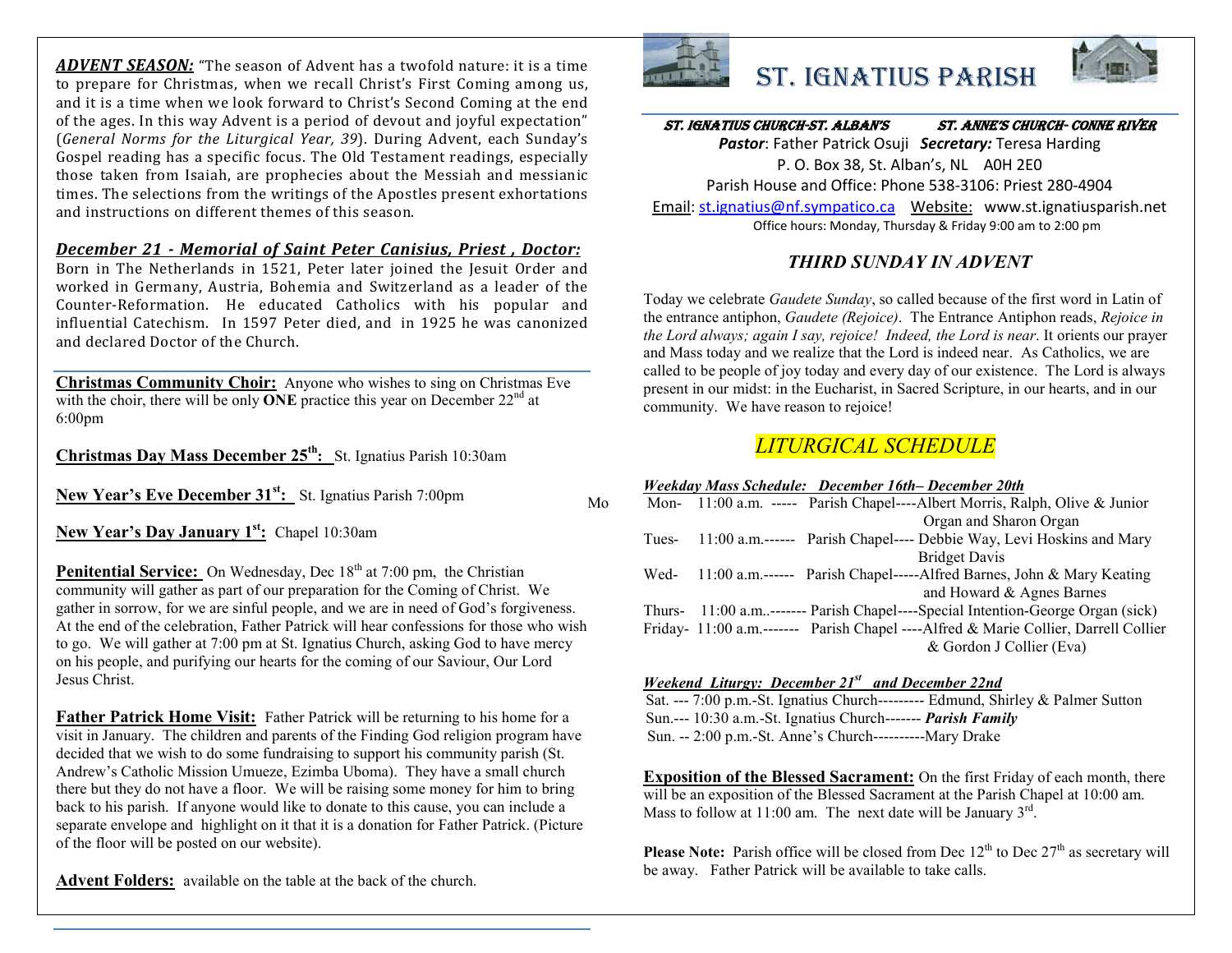## MInIStrIeS' Schedule for Weekend MaSSeS

| <b>DATE</b>             | <b>Sacristan</b> | Reader            | <b>Collectors</b>                 | <b>Eucharistic</b><br><b>Minister</b> | <b>Altar</b><br><b>Servers</b> | <b>Music</b>                       |
|-------------------------|------------------|-------------------|-----------------------------------|---------------------------------------|--------------------------------|------------------------------------|
| Dec<br>14 <sub>th</sub> | Meg<br>Genny     | Monica W          | Kevin O<br>Gerard S<br>$Finton$ O | Jessica S                             | Jenny<br>Mary                  | Lenora L                           |
| Dec<br>15 <sub>th</sub> | Teresa<br>Ann    | Lydia W           | Clarence D<br>George D<br>Mike S  | Ralph B                               | Kevin<br>Mark                  | Jessica W<br>Children's<br>Pageant |
| Dec<br>21 <sub>th</sub> | Teresa<br>Ann    | Audrey D<br>Ann B | $Kevin$ O<br>Gerard S<br>Finton O | Christine H                           | Patsy<br>Edith                 | Julie-Ann<br>W                     |
| Dec<br>22 <sub>nd</sub> | Mary<br>Patsy    | Valerie H         | Clarence D<br>George D<br>Mike S  | Genevieve T                           | Anthony<br>George              | Lenora L                           |
|                         |                  |                   |                                   |                                       |                                |                                    |

#### **Weekly Parish Income**

| St. Ignatius Church \$790.00 |           | Christmas Offering | \$25.00  |
|------------------------------|-----------|--------------------|----------|
| St. Anne's Church \$139.00   |           | Mass Stipend       | \$50.00  |
| Christmas Flowers \$290.00   |           | <b>Missals</b>     | \$100.00 |
| Advent Folders               | \$10.00   |                    |          |
| Donations:                   | \$1000.00 |                    |          |

**2020 Initial Envelope:** The first envelope in your box is labelled INITIAL OFFERING. This envelope has two purposes: 1) the proceeds are meant to cover the parish cost (currently about \$4) per box of envelopes and 2) by putting your name on this envelope, it allows us to check the accuracy of our parish records by comparing this name with the name on file.

**Bay d'Espoir Food Bank** is currently available to clients on Thursday evenings from 6:30-7:30, located in the basement of Christ Church in Milltown.

**The children of the Finding God Religion program** are collecting non-perishable items for this food bank and we kindly ask all parishioners to bring a non-perishable item to mass during the Advent season.

Any people who need to avail of this service but may have difficulty traveling to Milltown on Thursday evenings, please contact the Parish Office or Connie Willcott at 538-3299. Your information will remain confidential. If you leave a message, please leave the following details – the total number of members in the family and number of children with any dietary restrictions. Delivery arrangements to location in St. Alban's can be made for Mondays or Fridays.

#### **Christmas Flowers:**

.

*In Loving Memory of Gert Farrell & deceased family members In Loving Memory of Damien, Melva & Richard Benoit by Mary & Christa Benoit In Loving Memory of Barbara Willcott & Alice Collier by Marie & Julie In Loving Memory of Bill & Dean Kelly by Beth In Loving Memory of Nicodemus McDonald and Dulcie McDonald by Callistus & Brittany McDonald In Loving Memory of Rita Sutton & Norma Sutton Rotchford by Sadie Sutton In Loving Memory of John & Winnfred Willcott & Margurite French by Marie & Julie In Loving Memory of Laura Gale Collier In Loving Memory of Finton & Mona Willcott In Loving Memory of deceased parents by Donna & Calvin Collier In Loving Memory of the Dollimont & Sutton Families by Margaret Dollimont In Loving Memory of Austin J. Hoskins by the Hoskins Family In Loving Memory of Ronald and Joan Kendall by Paula & Gord In Loving Memory of Margaret & Ron Kearley by Paula & Gord In Loving Memory of Strickland & Collier Families by Bert & Mary In Loving Memory of Hugh, Mary & Ron Nugent In Loving Memory of deceased family members of the MacDonald, Organ & Sutton families by Patsy MacDonald In Loving Memory of Howard & Agnes Barnes & Luke & Mary Farrell by Isadore & Bernadette In Loving Memory of Jaydon Strickland & Corey Collier by Margaret & Chris Drew In Loving Memory of Willcott, Collier, Ryan & Drew families In Loving Memory of Cecil & Almeda Cox by Gerry Cox In Loving Memory of Sandy & Elizabeth McDonald by family In Loving Memory of deceased relatives by Edith Collier In Loving Memory of Kenneth Willcott by Clara Willcott*

**Christmas Flowers:** You are invited to make a donation for Christmas Flowers that will be used on our Altar this Christmas. The donation will act as a reminder to all of us of those who have gone home to the Eternal Lord as well as those who are unable to be with us this Christmas. The names of your loved ones will be printed in the bulletin. Please use and envelope with your name, envelope number and the name of your loved ones with your donation inside and place in the collection basket or drop off at the Parish office.

**Special thank you** to the Knights of Columbus for their Christmas donation of \$1000.00 to St. Ignatius Church.